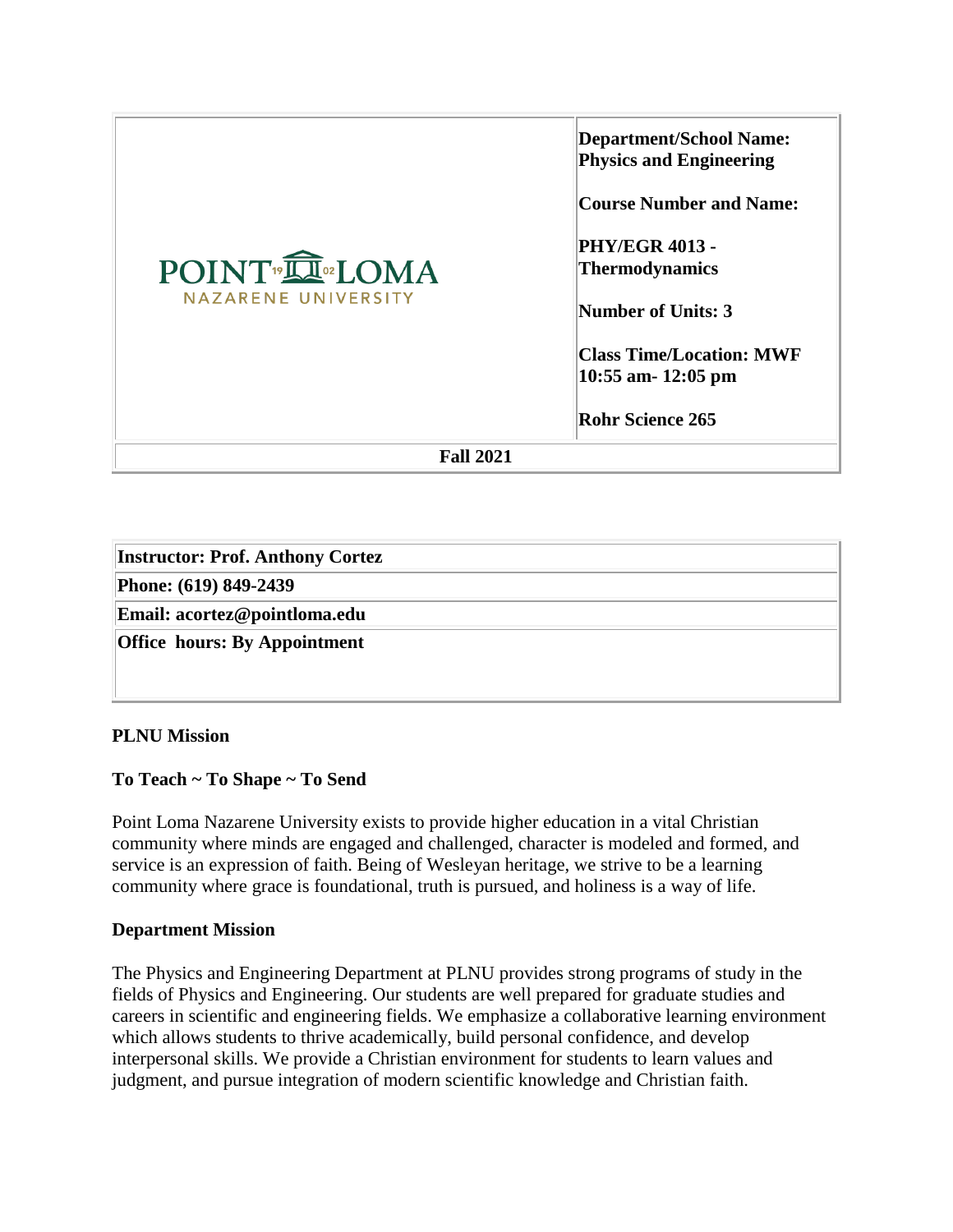## **COURSE DESCRIPTION**

### PHY/EGR 4013 - Thermodynamics (3)

Fundamental concepts of thermodynamics and statistical mechanics; applications to both classical and quantum systems.

Prerequisite(s): PHY 2054 Corequisite(s): MTH 3033

#### **COURSE LEARNING OUTCOMES**

- 1. Understand and quantify the energy exchange in thermal physics.
- 2. Explain the concept of entropy and its application to many-particle systems.
- 3. Demonstrate familiarity with a variety of practical thermodynamic systems and processes.
- 4. Apply the laws of thermodynamics to solve problems.
- 5. Apply the methods of statistical mechanics (in particular the Boltzmann factor and the summation over probabilities with a partition function) to solve for equilibrium properties of simple systems.
- 6. Justify and explain your thinking and approach to a problem or physical situation in written or oral form.
- 7. When appropriate for a given problem you should be able to predict your expectations of a problem (such as behavior at high or low temperature) as well as evaluate the reasonableness of your answer (such as its dependence on various quantities, units, etc.)

## **REQUIRED TEXTS AND RECOMMENDED STUDY RESOURCES**

*An Introduction to Thermal Physics* by Daniel V. Schroeder (2000).

**NOTE:** Students are responsible to have the required textbooks prior to the first day of class. Students are also encouraged to begin reading the books in preparation for the class as soon as possible.

*Point Loma Nazarene University, as a non-profit educational institution, is entitled by law to use materials protected by the US Copyright Act for classroom education. Any use of those materials outside the class may violate the law. All supplemental materials posted on this course site (including articles, book excerpts, or other documents) are provided for your personal academic use. These materials may be protected by copyright law and should not be duplicated or distributed without permission of the copyright owner.*

## **COURSE CREDIT HOUR INFORMATION**

In the interest of providing sufficient time to accomplish the stated Course Learning Outcomes, this class meets the PLNU credit hour policy for a 3 unit class delivered over fifteen weeks. It is anticipated that students will spend a minimum of 37.5 participation hours per credit hour on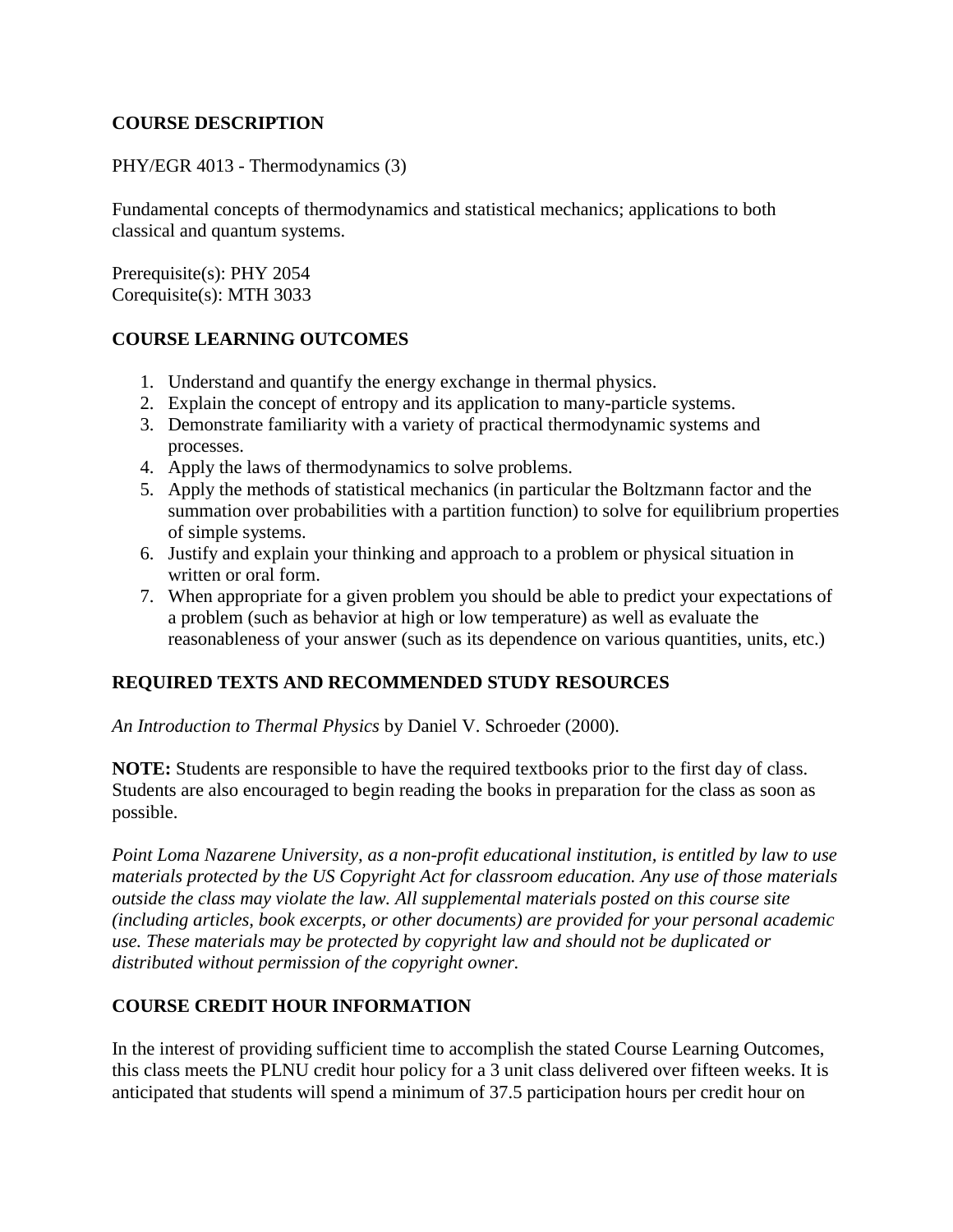their coursework. For this course, students will spend an estimated 112.5 total hours meeting the course learning outcomes.

# **Class Enrollment**

It is the student's responsibility to maintain his/her class schedule. Should the need arise to drop this course (personal emergencies, poor performance, etc.), the student has the responsibility to follow through (provided the drop date meets the stated calendar deadline established by the university), not the instructor. Simply ceasing to attend this course or failing to follow through to arrange for a change of registration (drop/add) may easily result in a grade of F on the official transcript.

## **ASSESSMENT AND GRADING**

#### **Graded Components**

- **Homework**: Homework will be assigned weekly and are due at the start of class the following week.
- **Examinations and the Final Examination**. Examinations and the Final Examination will include problems and questions over material assigned in the text, readings and handouts, as well as material presented in class. No examination shall be missed without prior consent or a well-documented emergency beyond your control. A score of zero will be assigned for an examination that is missed without prior consent or a well-documented emergency beyond your control. The final exam date and time is set by the university at the beginning of the semester and may not be changed by the instructor. This schedule can be found on the university website and in the course calendar. No requests for early examinations will be approved. Only in the case that a student is required to take three exams during the same day of finals week, is an instructor authorized to consider changing the exam date and time for that particular student.

| <b>Grading Distribution</b> | Percent |
|-----------------------------|---------|
| Homework                    | 35      |
| Exams                       | 40      |
| Final                       | 25      |
| Total                       | 100     |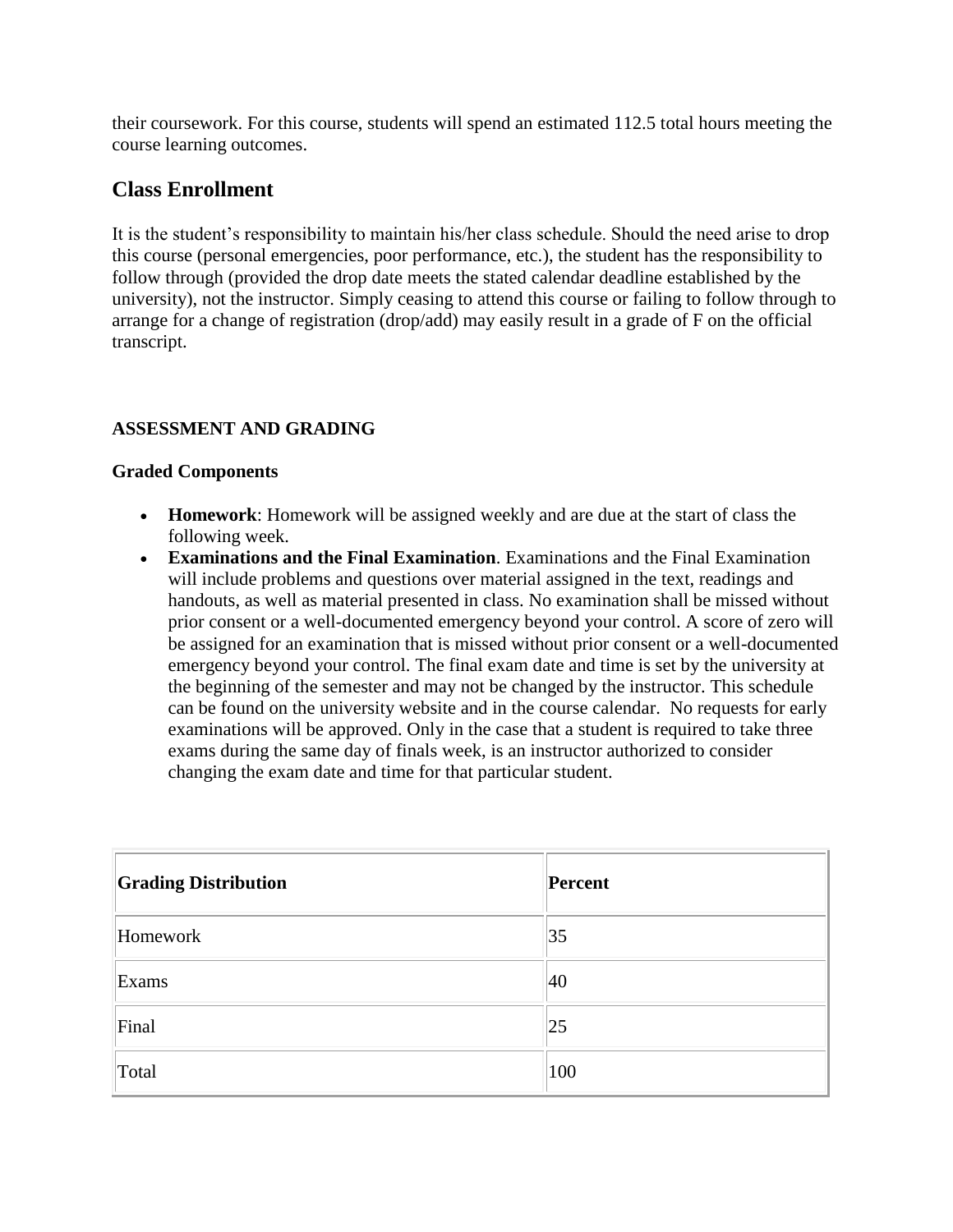## **Grading Scale**

Grades are based on the number of points accumulated throughout the course with the following exception. Approximate minimal percentages required to obtain a given grade are:

| <b>Standard Grade Scale Based on Percentages</b> |            |               |           |             |          |
|--------------------------------------------------|------------|---------------|-----------|-------------|----------|
|                                                  | A          |               |           |             |          |
|                                                  |            | $87.5 - 89.5$ | 77.5-79.5 | 67.5-69.5   |          |
|                                                  | $91 - 100$ | 81-87.5       | 71-77.5   | $61 - 67.5$ | $0 - 57$ |
|                                                  | 89.5-91    | 79.5-81       | 69.5-71   | 57-61       |          |

# **STATE AUTHORIZATION**

State authorization is a formal determination by a state that Point Loma Nazarene University is approved to conduct activities regulated by that state. In certain states outside California, Point Loma Nazarene University is not authorized to enroll online (distance education) students. If a student moves to another state after admission to the program and/or enrollment in an online course, continuation within the program and/or course will depend on whether Point Loma Nazarene University is authorized to offer distance education courses in that state. It is the student's responsibility to notify the institution of any change in his or her physical location. Refer to the map on [State Authorization](https://www.pointloma.edu/offices/office-institutional-effectiveness-research/disclosures) to view which states allow online (distance education) outside of California.

## **LATE ASSIGNMENTS**

All assignments are to be submitted by the due dates. Assignments will be considered late if posted after the due date and time using Pacific Standard Time. Late assignments will receive a grade of 0.

# **PLNU COPYRIGHT POLICY**

Point Loma Nazarene University, as a non-profit educational institution, is entitled by law to use materials protected by the US Copyright Act for classroom education. Any use of those materials outside the class may violate the law.

# **PLNU ACADEMIC HONESTY POLICY**

Students should demonstrate academic honesty by doing original work and by giving appropriate credit to the ideas of others. Academic dishonesty is the act of presenting information, ideas, and/or concepts as one's own when in reality they are the results of another person's creativity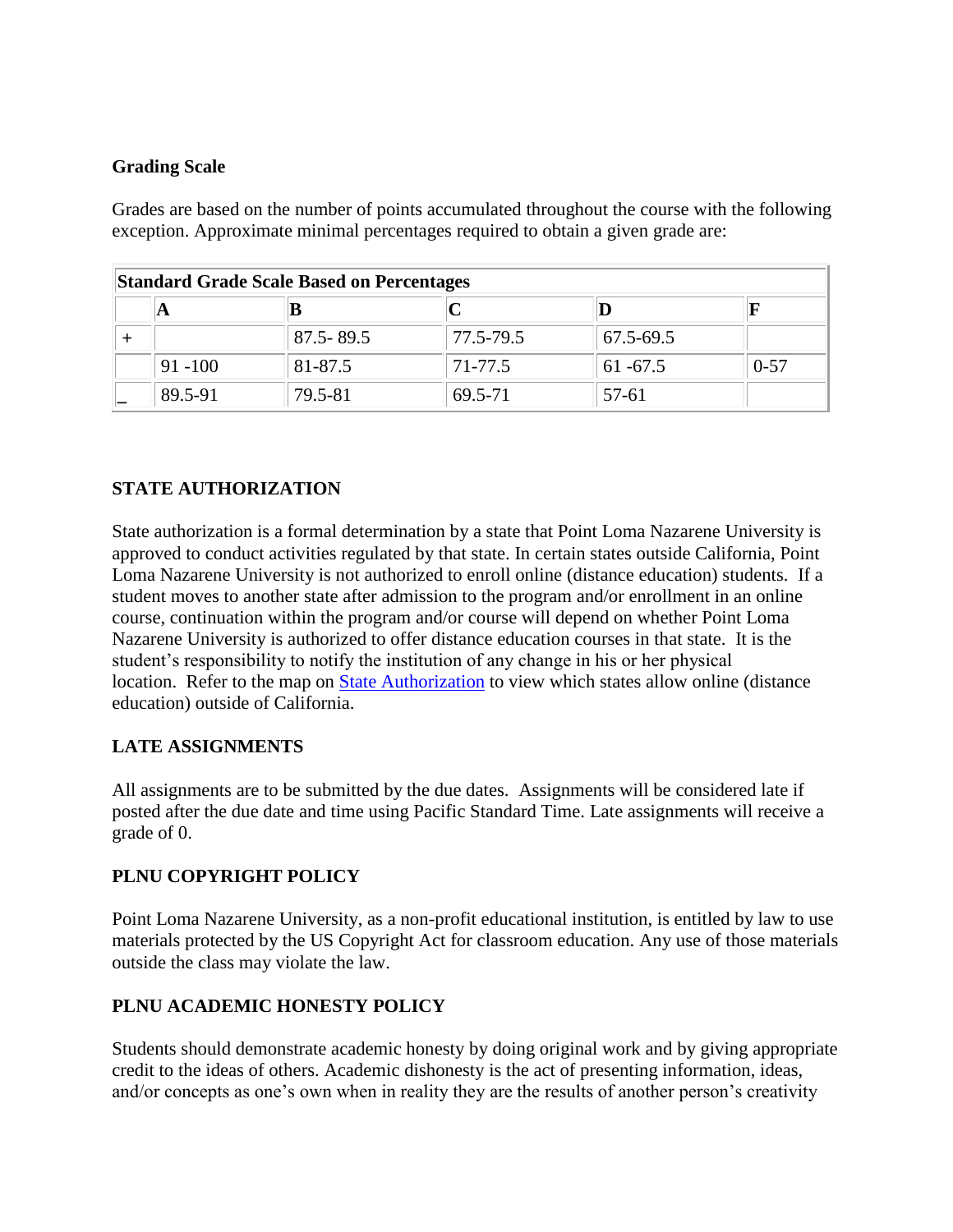and effort. A faculty member who believes a situation involving academic dishonesty has been detected may assign a failing grade for that assignment or examination, or, depending on the seriousness of the offense, for the course. Faculty should follow and students may appeal using the procedure in the university Catalog. See [ADC Academic and General PoliciesLinks to an](https://catalog.pointloma.edu/content.php?catoid=48&navoid=2757#Academic_Honesty)  [external site.](https://catalog.pointloma.edu/content.php?catoid=48&navoid=2757#Academic_Honesty) for definitions of kinds of academic dishonesty and for further policy information.

## **PLNU ACADEMIC ACCOMMODATIONS POLICY**

PLNU is committed to providing equal opportunity for participation in all its programs, services, and activities. Students with disabilities may request course-related accommodations by contacting the Educational Access Center (EAC), located in the Bond Academic Center [\(EAC@pointloma.edu](mailto:EAC@pointloma.edu) or 619-849-2486). Once a student's eligibility for an accommodation has been determined, the EAC will issue an academic accommodation plan ("AP") to all faculty who teach courses in which the student is enrolled each semester.

PLNU highly recommends that students speak with their professors during the first two weeks of each semester/term about the implementation of their AP in that particular course and/or if they do not wish to utilize some or all of the elements of their AP in that course.

Students who need accommodations for a disability should contact the EAC as early as possible (i.e., ideally before the beginning of the semester) to assure appropriate accommodations can be provided. It is the student's responsibility to make the first contact with the EAC.

## **PLNU SPIRITUAL CARE**

Please be aware PLNU strives to be a place where you grow as whole persons. To this end, we provide resources for our students to encounter God and grow in their Christian faith. If students have questions, a desire to meet with the chaplain or have prayer requests you can contact the [Office of Spiritual Development](https://www.pointloma.edu/offices/spiritual-development) Links to an external site.

# **PLNU ATTENDANCE AND PARTICIPATION POLICY**

Regular and punctual attendance at all class sessions is considered essential to optimum academic achievement. If the student is absent for more than 10 percent of class sessions, the faculty member will issue a written warning of de-enrollment. If the absences exceed 20 percent, the student may be de-enrolled without notice until the university drop date or, after that date, receive the appropriate grade for their work and participation.

## **PLNU USE OF TECHNOLOGY**

In order to be successful in the online environment, students need to meet the minimum technology and system requirements; please refer to the [Technology and System](https://help.pointloma.edu/TDClient/1808/Portal/KB/ArticleDet?ID=108349)  Requirements [Links to an external site.i](https://help.pointloma.edu/TDClient/1808/Portal/KB/ArticleDet?ID=108349)nformation. If a student is in need of technological resources please contact [student-tech-request@pointloma.edu](mailto:student-tech-request@pointloma.edu)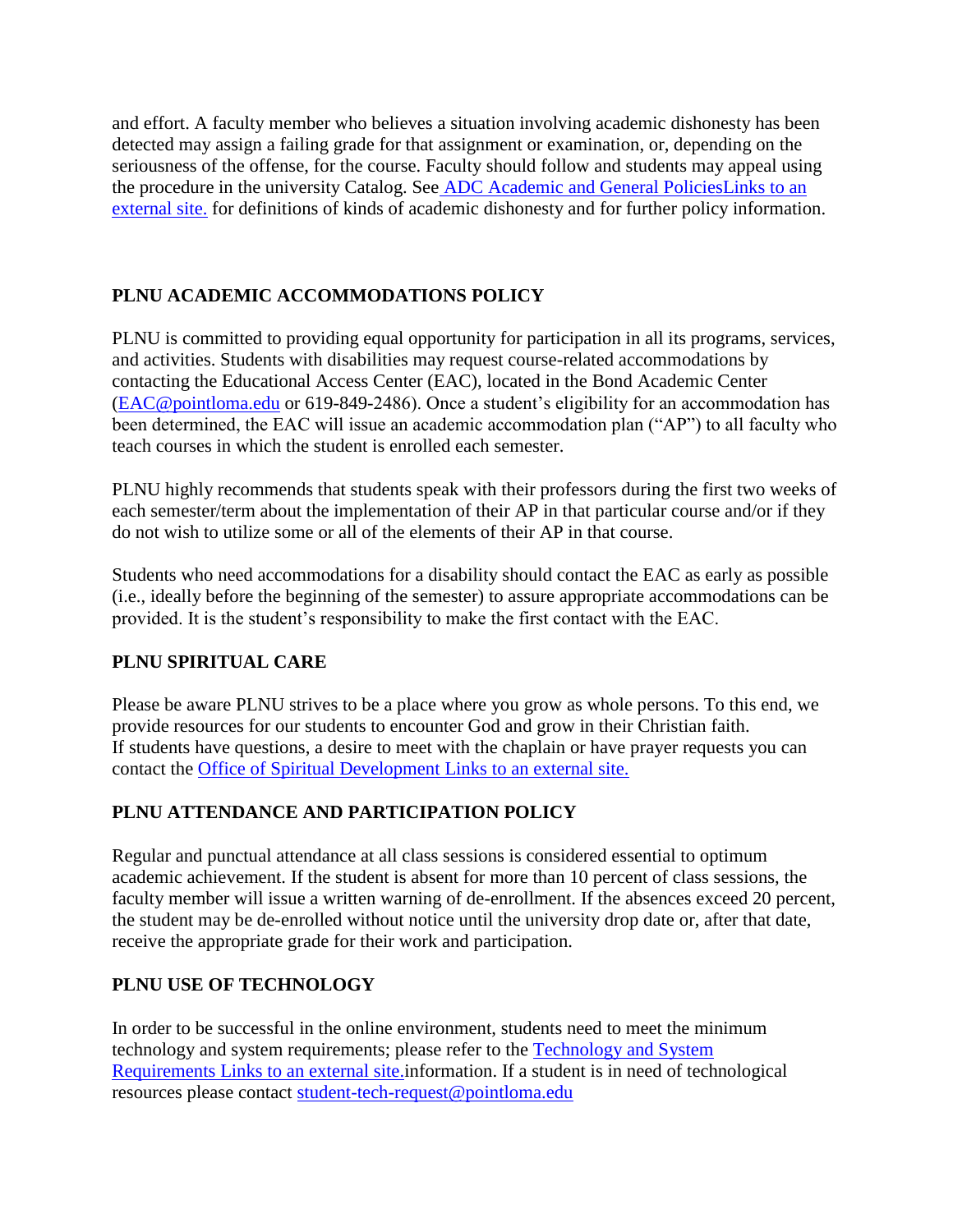*Problems with technology do not relieve students of the responsibility of participating, turning in assignments, or completing class work.*

| <b>Date</b> | <b>Topic</b>                     | <b>Reading</b> | <b>HW</b>       |
|-------------|----------------------------------|----------------|-----------------|
| $31-Aug$    | Introductions and Temperature    | 1.1            |                 |
| $1-Sep$     | Ideal Gas, Equipartition Theorem | $1.2 - 1.3$    |                 |
| 3-Sep       | <b>Heat and Work</b>             | $1.4 - 1.5$    |                 |
| 6-Sep       | Labor Day - No Class             |                |                 |
| 8-Sep       | Heat and Work cont.              | $1.4 - 1.5$    |                 |
| $10-$ Sep   | <b>Heat Capacity</b>             | 1.6            | HW <sub>1</sub> |
| 13-Sep      | Latent Heat, Enthalpy            | 1.6            |                 |
| $15-Sep$    | Microstates and Multiplicities   | $2.1 - 2.2$    |                 |
| $17-Sep$    | The Second Law                   | 2.3            | HW <sub>2</sub> |
| 20-Sep      | <b>Large Systems</b>             | 2.4            |                 |
| $22-Sep$    | <b>Ideal Gas</b>                 | 2.5            |                 |
| $24-Sep$    | Entropy                          | 2.6            | HW <sub>3</sub> |
| $27-Sep$    | Exam 1                           |                |                 |
| $29-Sep$    | Temperature                      | 3.1            |                 |
| $1$ -Oct    | Temperature cont.                | 3.1            | HW <sub>4</sub> |
| 4-Oct       | <b>Entropy and Heat</b>          | 3.2            |                 |
| 6-Oct       | <b>Entropy and Heat cont</b>     | 3.2            |                 |
| 8-Oct       | Paramagnetism                    | 3.3            | HW <sub>5</sub> |
| $11$ -Oct   | Pressure                         | 3.4            |                 |
| $13$ -Oct   | <b>Chemical Potential</b>        | $3.5 - 3.6$    |                 |
| $15$ -Oct   | Chemical Potential cont.         |                | HW <sub>6</sub> |